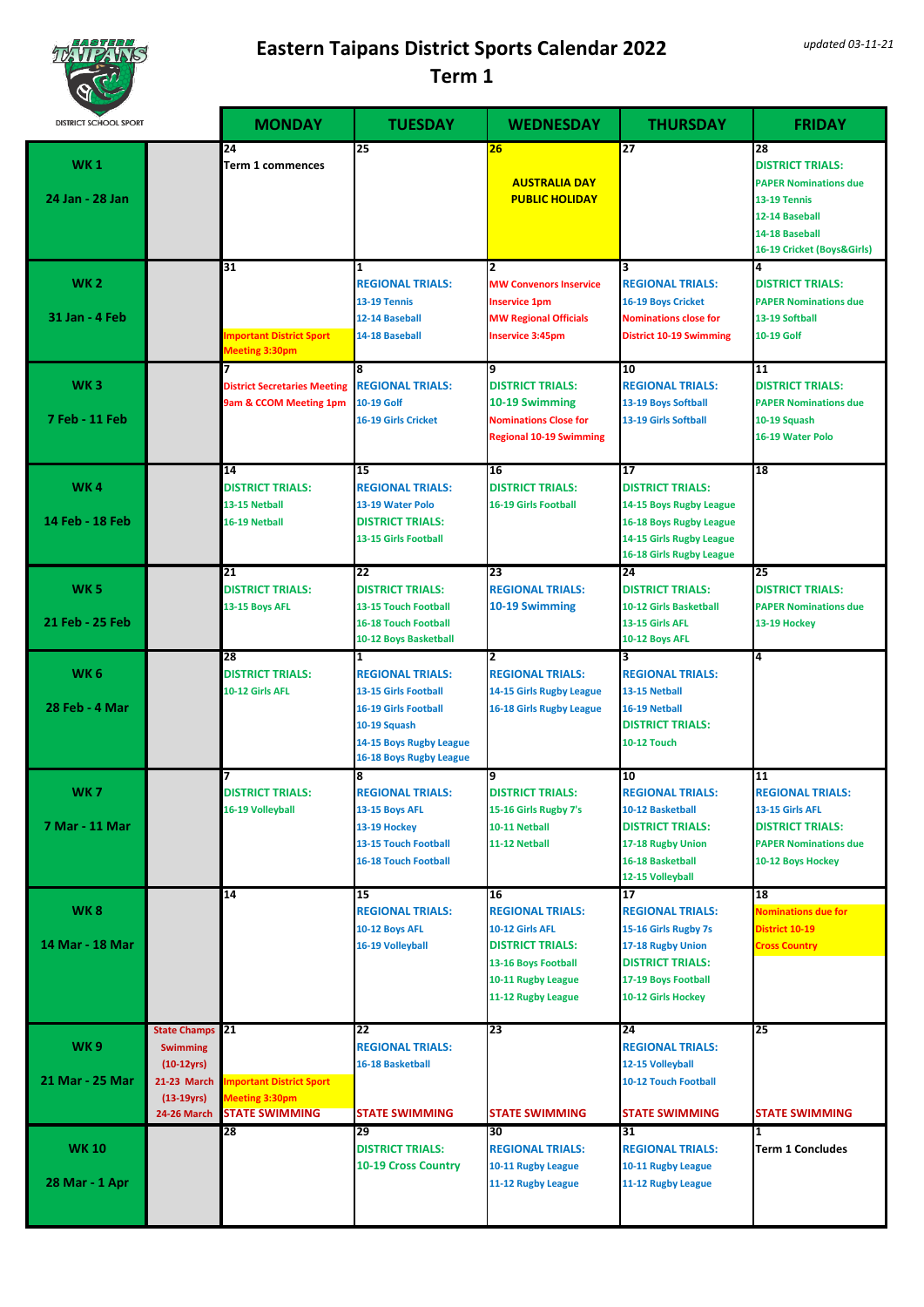

| <b>NGC 27</b><br><b>DISTRICT SCHOOL SPORT</b> |    | <b>MONDAY</b>                                                                                                                 | <b>TUESDAY</b>                                                                                                                                            | <b>WEDNESDAY</b>                                                                       | <b>THURSDAY</b>                                                                           | <b>FRIDAY</b>                                                                                               |
|-----------------------------------------------|----|-------------------------------------------------------------------------------------------------------------------------------|-----------------------------------------------------------------------------------------------------------------------------------------------------------|----------------------------------------------------------------------------------------|-------------------------------------------------------------------------------------------|-------------------------------------------------------------------------------------------------------------|
| <b>WK1</b><br>19 Apr - 22 Apr                 | 18 | <b>EASTER MONDAY</b>                                                                                                          | 19<br><b>Term 2 Commences</b>                                                                                                                             | 20                                                                                     | 21<br><b>REGIONAL TRIALS:</b><br>10-12 Hockey<br>10-11 & 10-12 Netball                    | 22                                                                                                          |
| <b>WK2</b><br>26 Apr - 29 Apr                 | 25 | <b>ANZAC DAY</b><br><b>HOLIDAY</b>                                                                                            | $\overline{26}$<br><b>District Secretaries</b><br><b>Meeting (1pm)</b>                                                                                    | 27<br><b>DISTRICT TRIALS:</b><br>13-15 Basketball                                      | $\overline{28}$<br><b>DISTRICT TRIALS:</b><br>10-12 Boys Football<br>10-12 Girls Football | 29                                                                                                          |
| WK <sub>3</sub><br>3 May - 6 May              |    | <b>LABOUR DAY</b>                                                                                                             | $\overline{\mathbf{3}}$<br><b>REGIONAL TRIALS:</b><br>13-16 Boys Football<br>17-19 Boys Football<br><b>Noms close for Regional</b><br>10-19 Cross Country | 4<br><b>DISTRICT TRIALS:</b><br>14-15 Rugby Union<br>10-12 Tennis<br>11-12 Rugby Union | 5<br>10-12 Boys Football                                                                  | 6<br><b>DISTRICT TRIALS:</b><br><b>Paper Nominations due</b><br>13-19 Surfing<br>10-12 Softball (Paper Nom) |
| <b>WK4</b><br>9 May - 13 May                  | 9  |                                                                                                                               | 10<br><b>NAPLAN</b>                                                                                                                                       | 11<br><b>NAPLAN</b>                                                                    | 12<br><b>NAPLAN</b>                                                                       | 13                                                                                                          |
| <b>WK5</b><br>16 May - 20 May                 | 16 | <b>REGIONAL TRIALS:</b><br>13-19 Surfing (Paper Noms)                                                                         | 17                                                                                                                                                        | 18                                                                                     | 19                                                                                        | 20                                                                                                          |
| WK <sub>6</sub><br>23 May - 27 May            | 23 |                                                                                                                               | 24<br><b>REGIONAL TRIALS:</b><br>13-15 Basketball<br>14-15 Rugby Union<br>10-12 Tennis                                                                    | 25<br><b>REGIONAL TRIALS:</b><br><b>10-19 Cross Country</b>                            | 26<br><b>REGIONAL TRIALS:</b><br>10-12 Football                                           | 27                                                                                                          |
| <b>WK7</b><br><b>30 May - 3 Jun</b>           | 30 |                                                                                                                               | 31                                                                                                                                                        | 1<br><b>REGIONAL TRIALS:</b><br>11-12 Boys Rugby Union                                 | 2<br><b>REGIONAL TRIALS:</b><br>11-12 Boys Rugby Union<br>10-12 Softball                  | з                                                                                                           |
| <b>WK8</b><br>6 Jun - 10 Jun                  | 6  |                                                                                                                               | 7                                                                                                                                                         | 18                                                                                     | 9                                                                                         | 10                                                                                                          |
| WK9<br>13 Jun - 17 Jun                        | 13 |                                                                                                                               | $\overline{14}$<br><b>DISTRICT TRIALS:</b><br>11-12 Girls Rugby League                                                                                    | 15                                                                                     | 16                                                                                        | 17                                                                                                          |
| <b>WK10</b><br>20 Jun - 24 Jun                | 20 | <b>Nominations due for</b><br>District 10-19<br><b>Track &amp; Field</b><br><b>Important District Sport</b><br>Meeting 3:30pm | 21                                                                                                                                                        | 22                                                                                     | 23                                                                                        | 24<br><b>Term 2 Concludes</b>                                                                               |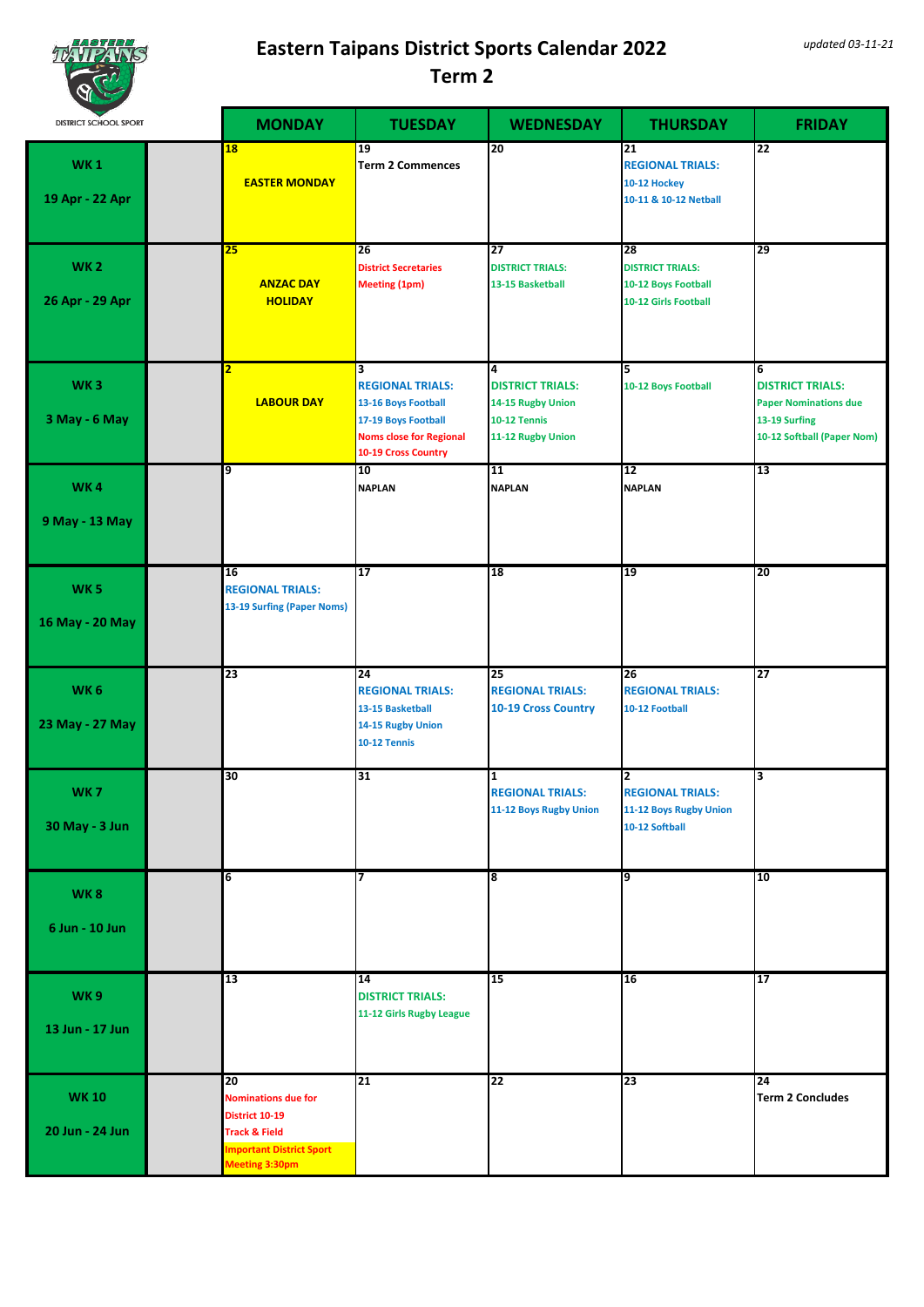

| NG 5                               |                                                                                    |                                                                              |                                                                                                             |                                                                                                                |                                                    |                                                                                                     |
|------------------------------------|------------------------------------------------------------------------------------|------------------------------------------------------------------------------|-------------------------------------------------------------------------------------------------------------|----------------------------------------------------------------------------------------------------------------|----------------------------------------------------|-----------------------------------------------------------------------------------------------------|
| <b>DISTRICT SCHOOL SPORT</b>       |                                                                                    | <b>MONDAY</b>                                                                | <b>TUESDAY</b>                                                                                              | <b>WEDNESDAY</b>                                                                                               | <b>THURSDAY</b>                                    | <b>FRIDAY</b>                                                                                       |
| <b>WK1</b><br>12 Jul - 16 Jul      |                                                                                    | 11<br><b>Term 3 Commences</b>                                                | 12                                                                                                          | 13                                                                                                             | 14                                                 | 15                                                                                                  |
| <b>WK2</b><br>19 Jul - 23 Jul      | <b>State Champs 18</b><br>10-19yrs<br><b>Cross</b><br><b>Country</b><br>16-18 July | <b>DISTRICT TRIALS:</b><br>10-19 Track & Field<br><b>STATE CROSS COUNTRY</b> | 19<br><b>DISTRICT TRIALS:</b><br>10-19 Track & Field<br><b>REGIONAL TRIALS:</b><br>11-12 Girls Rugby League | 20<br><b>DISTRICT TRIALS:</b><br>10-12 Girls Cricket (Paper)<br>10-12 Boys Cricket                             | $\overline{21}$                                    | 22                                                                                                  |
| <b>WK3</b><br>26 Jul - 30 Jul      |                                                                                    | 25                                                                           | 26                                                                                                          | 27<br><b>DISTRICT TRIALS:</b><br>13-15 Girls Cricket (Paper)<br><b>District Secretaries</b><br>Meeting 12:30pm | 28                                                 | 29                                                                                                  |
| <b>WK4</b><br>2 Aug - 6 Aug        |                                                                                    | $\mathbf{1}$<br><b>Noms close for Regional</b><br>10-19 Track & Field        | 2<br><b>REGIONAL TRIALS:</b><br>10-12 Girls Cricket                                                         | 3<br><b>REGIONAL TRIALS:</b><br>10-12 Boys Cricket                                                             | 4<br><b>REGIONAL TRIALS:</b><br>10-12 Boys Cricket | 5                                                                                                   |
| <b>WK5</b><br>9 Aug - 13 Aug       |                                                                                    | 8                                                                            | 9<br><b>REGIONAL TRIALS:</b><br>13-15 Girls Cricket                                                         | 10<br><b>EKKA SHOW</b><br><b>HOLIDAY</b>                                                                       | 11                                                 | 12                                                                                                  |
| WK <sub>6</sub><br>16 Aug - 20 Aug |                                                                                    | 15                                                                           | 16                                                                                                          | 17                                                                                                             | 18                                                 | 19<br><b>DISTRICT TRIALS:</b><br><b>PAPER Nominations due</b><br>13-15 Boys Cricket<br>13-14 Futsal |
| WK <sub>7</sub><br>23 Aug - 27 Aug |                                                                                    | 22                                                                           | 23                                                                                                          | 24                                                                                                             | $\overline{25}$                                    | 26                                                                                                  |
| WK8<br>30 Aug - 3 Sep              |                                                                                    | 29                                                                           | 30<br><b>REGIONAL TRIALS:</b><br>10-19 Track & Field                                                        | 31<br><b>REGIONAL TRIALS:</b><br>10-19 Track & Field                                                           | $\overline{1}$                                     | $\overline{\mathbf{2}}$<br><b>PUPIL</b><br><b>FREE</b><br><b>DAY</b>                                |
| <b>WK9</b><br>6 Sep - 10 Sep       |                                                                                    | 5                                                                            | 6<br><b>REGIONAL TRIALS:</b><br>13-15 Boys Cricket<br>13-14 Futsal                                          | 17<br><b>REGIONAL TRIALS:</b><br>13-15 Boys Cricket                                                            | $\overline{\mathbf{8}}$                            | ٥                                                                                                   |
| <b>WK10</b><br>13 Sep - 17 Sep     |                                                                                    | 12                                                                           | 13                                                                                                          | $\overline{14}$                                                                                                | 15                                                 | 16<br><b>Term 3 Concludes</b>                                                                       |